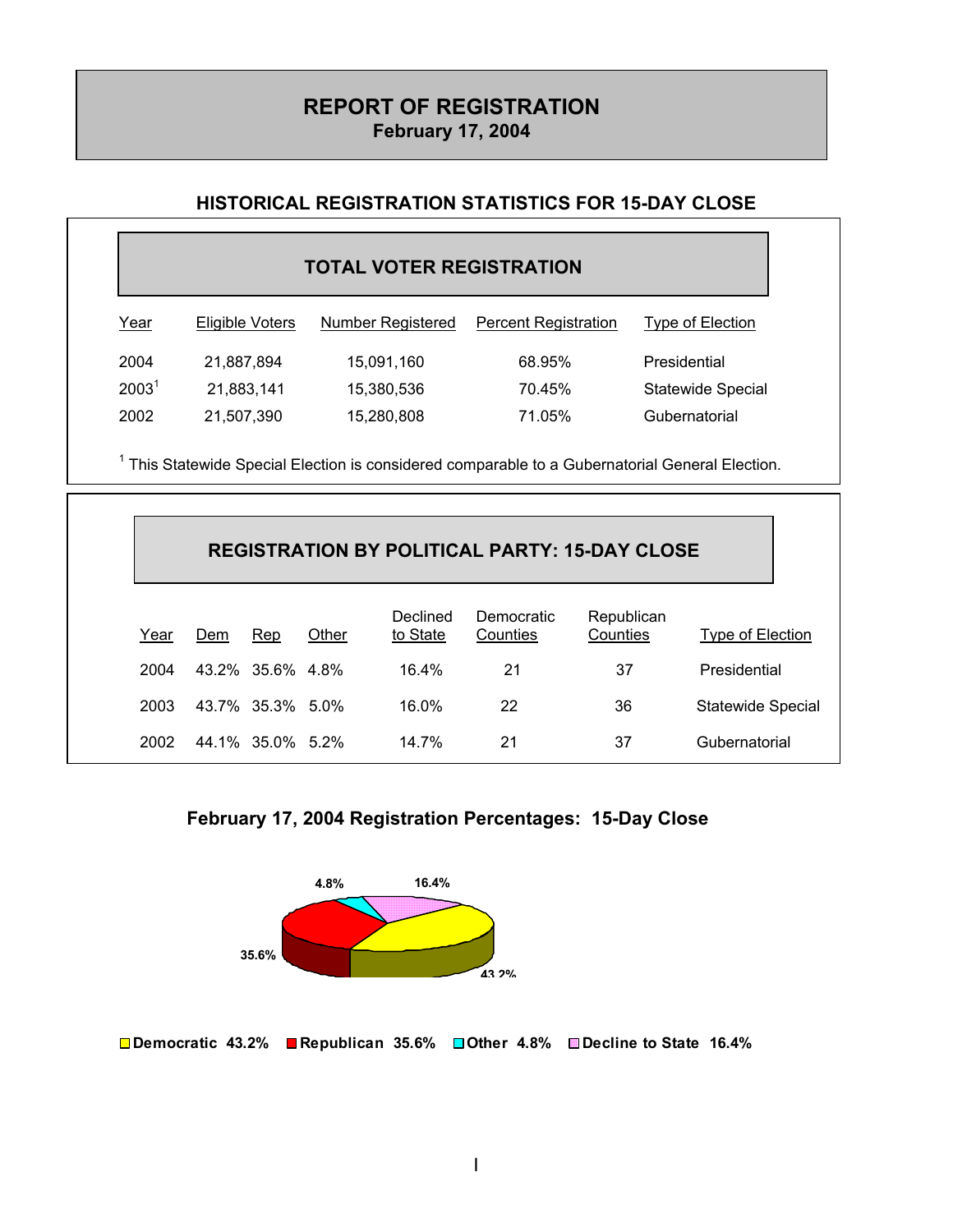## **REPORT OF REGISTRATION February 17, 2004**

# **TRENDS:**

Since the September 22, 2003 (15-day) Report of Registration:

- The total registration in the state has decreased from 15,380,536 to 15,091,160.
- The percentage number of total registered voters compared to eligible voters has decreased from 70.45% to 68.95%.
- The percentage number of voters who have "Declined to State" their political party has increased from 16.0% to 16.4%.
- The percentage registration in the qualified political parties has decreased from 83.3% to 83.0%.
- The percentage registration in the Democratic party declined from 43.7% to 43.2%.
- The percentage registration in the Republican party increased from 35.3% to 35.6%.
- Since June 19, 1995 (when NVRA began) through December 31, 2003, 12,848,562 people have registered or reregistered in conjunction with "Motor Voter."



**NVRA Registrations**